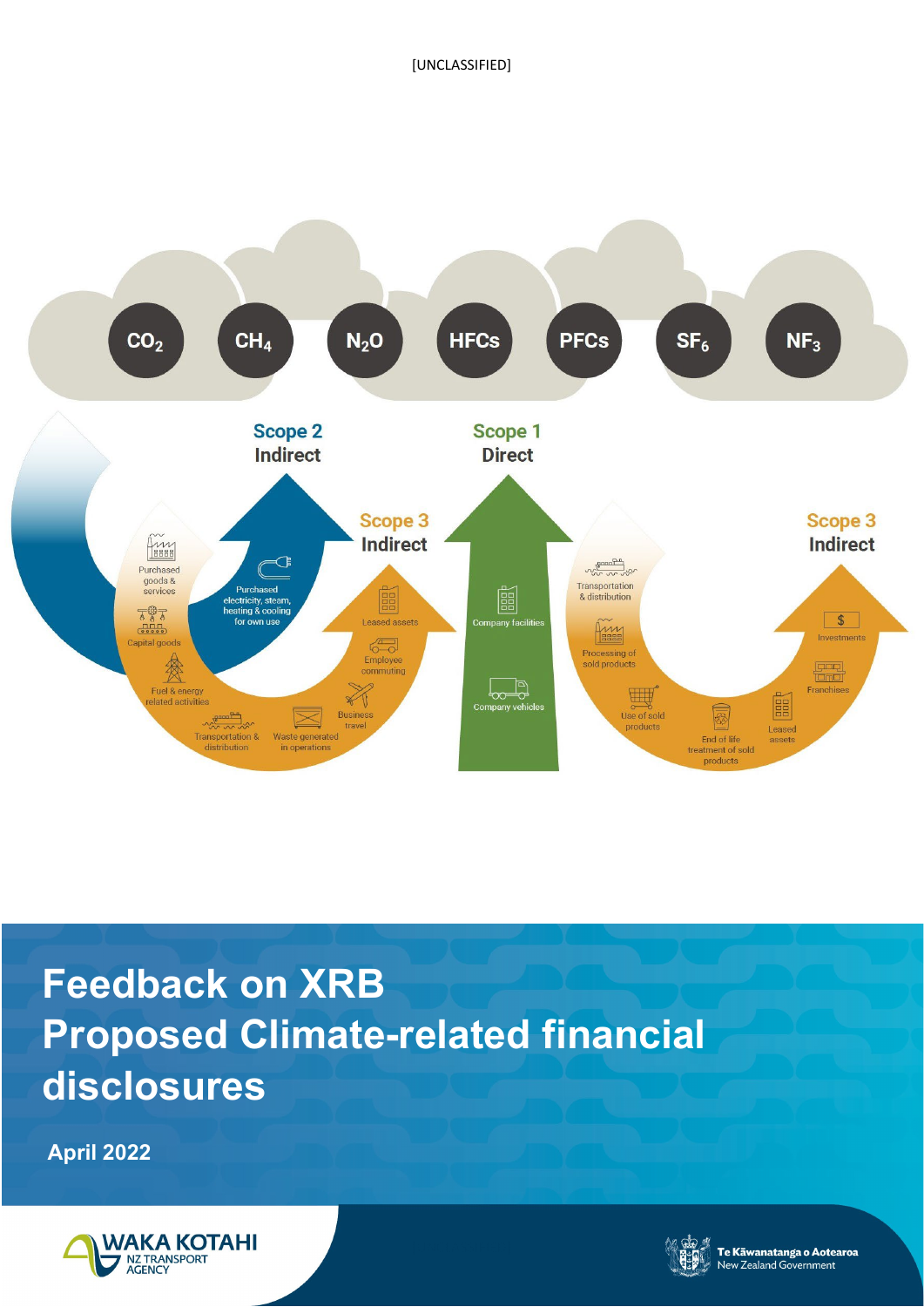### **Contents**

| Standard 2: First-time adoption of Aotearoa New Zealand Climate Standards (NZ CS2)11 |  |
|--------------------------------------------------------------------------------------|--|
|                                                                                      |  |
|                                                                                      |  |
| Standard 3: General requirements for climate-related disclosures (NZ CS 3). 12       |  |
|                                                                                      |  |
|                                                                                      |  |
|                                                                                      |  |
|                                                                                      |  |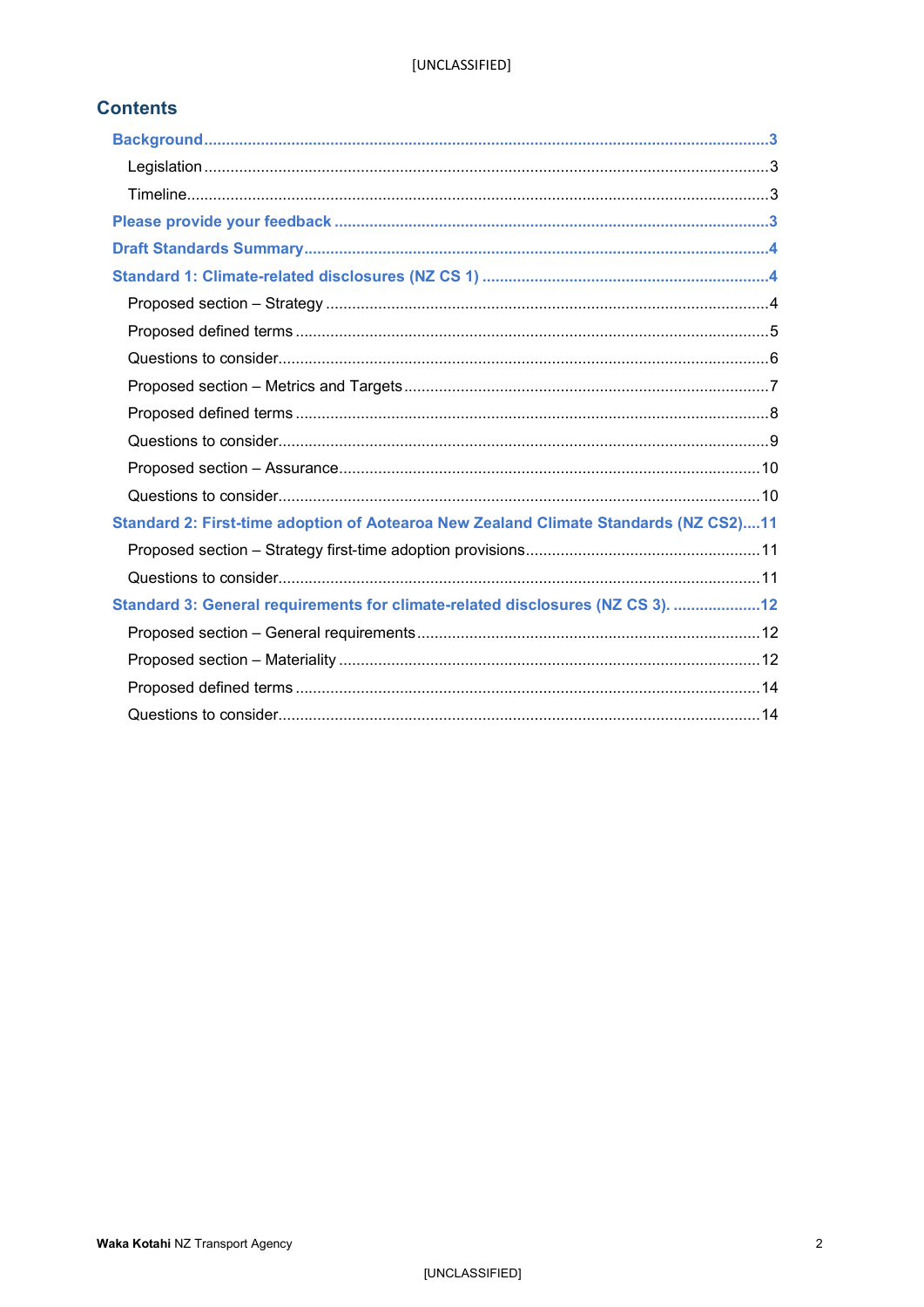# <span id="page-2-0"></span>**Background**

# <span id="page-2-1"></span>**Legislation**

The Financial Sector (Climate-related Disclosures and Other Matters) Amendment Bill makes it mandatory for climate reporting entities to produce climate statements according to disclosure requirements in External Reporting Board (XRB) standards. The reporting requirement will apply to publicly listed companies and large insurers, banks, non-bank deposit takers and investment managers. See section [7A](https://legislation.govt.nz/bill/government/2021/0030/latest/LMS479740.html#LMS479669)  [\(461O - Meaning of climate reporting entity\)](https://legislation.govt.nz/bill/government/2021/0030/latest/LMS479740.html#LMS479669).

The Crown may also nominate that Crown Financial Institutions must report in line with the climate reporting framework through a letter of expectation from their relevant Minister, effectively making them CREs as well.<https://www.beehive.govt.nz/release/climate-reporting-crown-financial-institutions>

Crown Financial Entities are five public entities with specific responsibilities for managing and investing large financial assets – the New Zealand Super Fund (NZSF), the Government Superannuation Fund Authority, the Earthquake Commission, ACC, and the National Provident Fund (a statutory board).

For more information see the Amendment Bill: <https://legislation.govt.nz/bill/government/2021/0030/latest/LMS479633.html?src=qs>

Waka Kotahi does not currently fall within the required scope of the climate-related financial disclosures. However, as this reporting may become a requirement for Waka Kotahi in the future a climate related disclosure section was included in the 2020/21 Annual Report. This reporting is expected to be continued for the 2021/22 Annual Report.

# <span id="page-2-2"></span>**Timeline**

- 2 May 22 Initial draft disclosure consultation closes
- July 2022 Formal Exposure Draft to be released this formal exposure draft will comprise the entire climate related disclosure framework.
- December 2022 XRB expected to issue standards.
- 23/24 Financial Year The reporting regime takes effect.
- 24/25 Financial Year Assurance requirements take effect.

# <span id="page-2-3"></span>**Please provide your feedback**

To help collate feedback on the proposed standards for Waka Kotahi the following pages provide the proposed standards and the associated questions for consideration from XRB.

Please add your feedback to this document using tracked changes and/or comments. If you have already provided feedback directly to XRB please let us know so that you can be included in any future discussion on the standard.

The [full consultation document](https://nztransportagency.sharepoint.com/:b:/r/sites/Climate-RelatedFinancialDisclosures-grp365/Shared%20Documents/General/XRB%20CrD%20Consultation%20Document%20March%202022.pdf?csf=1&web=1&e=XTzfm6) is available on the Climate-Related Financial Disclosures Teams page this includes the context of the new standards (see part 1 – pages 7-18), and further details on the standards included in this document (see part 2 pages 19 – 53).

XRB also has other resources summarising the standard on their website: [https://xrb.govt.nz/standards/climate-related-disclosures/strategy-and-metrics-and-targets-consultation](https://xrb.govt.nz/standards/climate-related-disclosures/strategy-and-metrics-and-targets-consultation-document/)[document/](https://xrb.govt.nz/standards/climate-related-disclosures/strategy-and-metrics-and-targets-consultation-document/)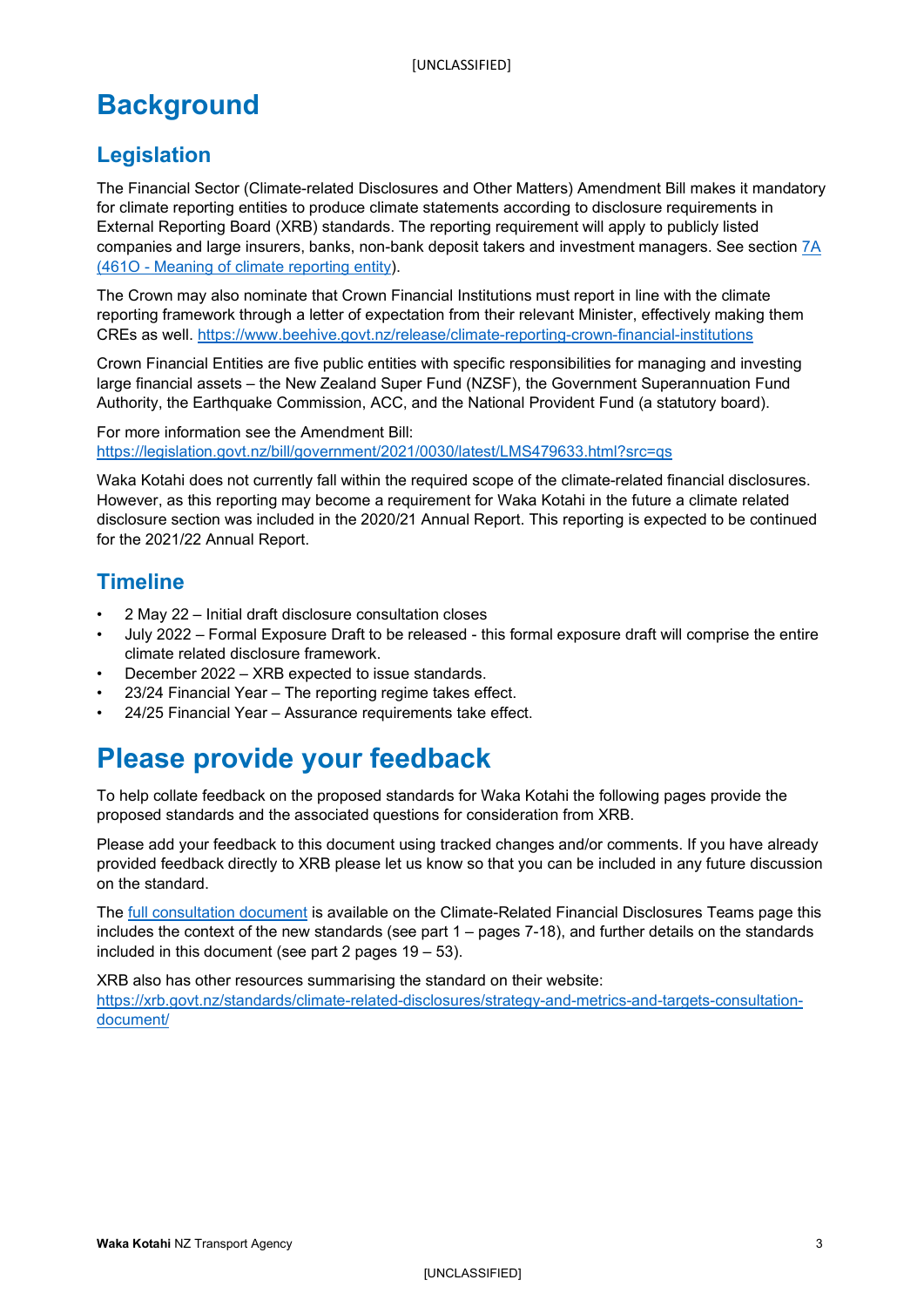# <span id="page-3-0"></span>**Draft Standards Summary**

XRB propose three mandatory standards for the Aotearoa New Zealand Climate Standards:

- Standard 1: Climate-related disclosures (NZ CS 1)
	- o Governance, Risk Management, Strategy, and Metrics and Targets
- Standard 2: First-time adoption of Aotearoa New Zealand Climate Standards (NZ CS2) o Adoption provisions for first time they are required to disclose
- Standard 3: General requirements for climate-related disclosures (NZ CS 3).
	- o General requirements for preparers to follow when making disclosures

XRB will also provide nonmandatory guidance to accompany NZ CS 1.

# <span id="page-3-1"></span>**Standard 1: Climate-related disclosures (NZ CS 1)**

# <span id="page-3-2"></span>**Proposed section – Strategy**

| <b>Disclosure</b><br>objective  | 1. The objective of these disclosures is to enable primary users to understand the <i>impacts</i><br>of climate-related risks and opportunities on an entity's business model, strategy and<br>financial planning over the short, medium, and long term, including actual and potential<br>financial impacts. How an entity has employed scenario analysis to evaluate the<br>resilience of its business model and strategy is a key factor in realising this objective.<br>Such information is used to inform expectations about the future performance of an<br>entity.                                                                                                                                                                                                                                                                                                                                                                                                                                                                                                                                                                                                                                                                                                                                                                                                                                                                                                                                                                |
|---------------------------------|------------------------------------------------------------------------------------------------------------------------------------------------------------------------------------------------------------------------------------------------------------------------------------------------------------------------------------------------------------------------------------------------------------------------------------------------------------------------------------------------------------------------------------------------------------------------------------------------------------------------------------------------------------------------------------------------------------------------------------------------------------------------------------------------------------------------------------------------------------------------------------------------------------------------------------------------------------------------------------------------------------------------------------------------------------------------------------------------------------------------------------------------------------------------------------------------------------------------------------------------------------------------------------------------------------------------------------------------------------------------------------------------------------------------------------------------------------------------------------------------------------------------------------------|
| <b>Explanatory</b><br>paragraph | 2. An entity must consider the level of detail necessary to satisfy the disclosure objective<br>and how much emphasis to place on each of the requirements. If the disclosures<br>provided in accordance with paragraphs 3–7, are not sufficient to meet the objective in<br>paragraph 1, an entity must disclose additional information necessary to meet that<br>objective. However, an entity must ensure that relevant information is not obscured by<br>the inclusion of insignificant detail.                                                                                                                                                                                                                                                                                                                                                                                                                                                                                                                                                                                                                                                                                                                                                                                                                                                                                                                                                                                                                                      |
|                                 | 3. To achieve the disclosure objective in paragraph 1, an entity must disclose:<br>(a) a description of the climate-related risks and opportunities it has identified over the<br>short, medium, and long term (see paragraph 4);<br>(b) a description of the impact of climate-related risks and opportunities on its business<br>model, strategy and financial planning (see paragraph 5);<br>(c) a description of the resilience of its business model and strategy to different climate-<br>related scenarios (see paragraph 6); and<br>(d) the methodologies and assumptions underlying the climate-related scenarios used, and<br>the scenario analysis process employed (see paragraph 7).<br>4. An entity must include the following information when describing its climate-related risks<br>and opportunities (see paragraph 3(a)):<br>(a) how it defines short, medium and long term and how the definitions are linked to its<br>strategic planning horizons and capital deployment plans;<br>(b) a description of the time horizon over which each climate-related risk or opportunity<br>could reasonably be expected to have a financial impact on the entity; and<br>(c) whether the risks and opportunities identified are physical or transition risks or<br>opportunities and, where relevant, their sector and/or geography.<br>5. An entity must include the following information when describing the impact of climate-<br>related risks and opportunities on its business model, strategy and financial planning |
|                                 | (see paragraph 3(b)):<br>(a) a description of its business model and strategy;<br>(b) the actual impacts of climate-related risks and opportunities on its business model,<br>strategy and financial planning;<br>(c) the actual financial impacts of climate-related risks and opportunities on its <i>financial</i><br>position, financial performance and cash flows;<br>(d) how climate-related risks and opportunities serve as an input to its financial planning<br>processes, including for capital deployment and funding; and<br>(e) the transition and adaptation plan aspects of its strategy, including the extent to which<br>financial plans are aligned with these plans.<br>6. An entity must include the following information when describing the resilience of its                                                                                                                                                                                                                                                                                                                                                                                                                                                                                                                                                                                                                                                                                                                                                   |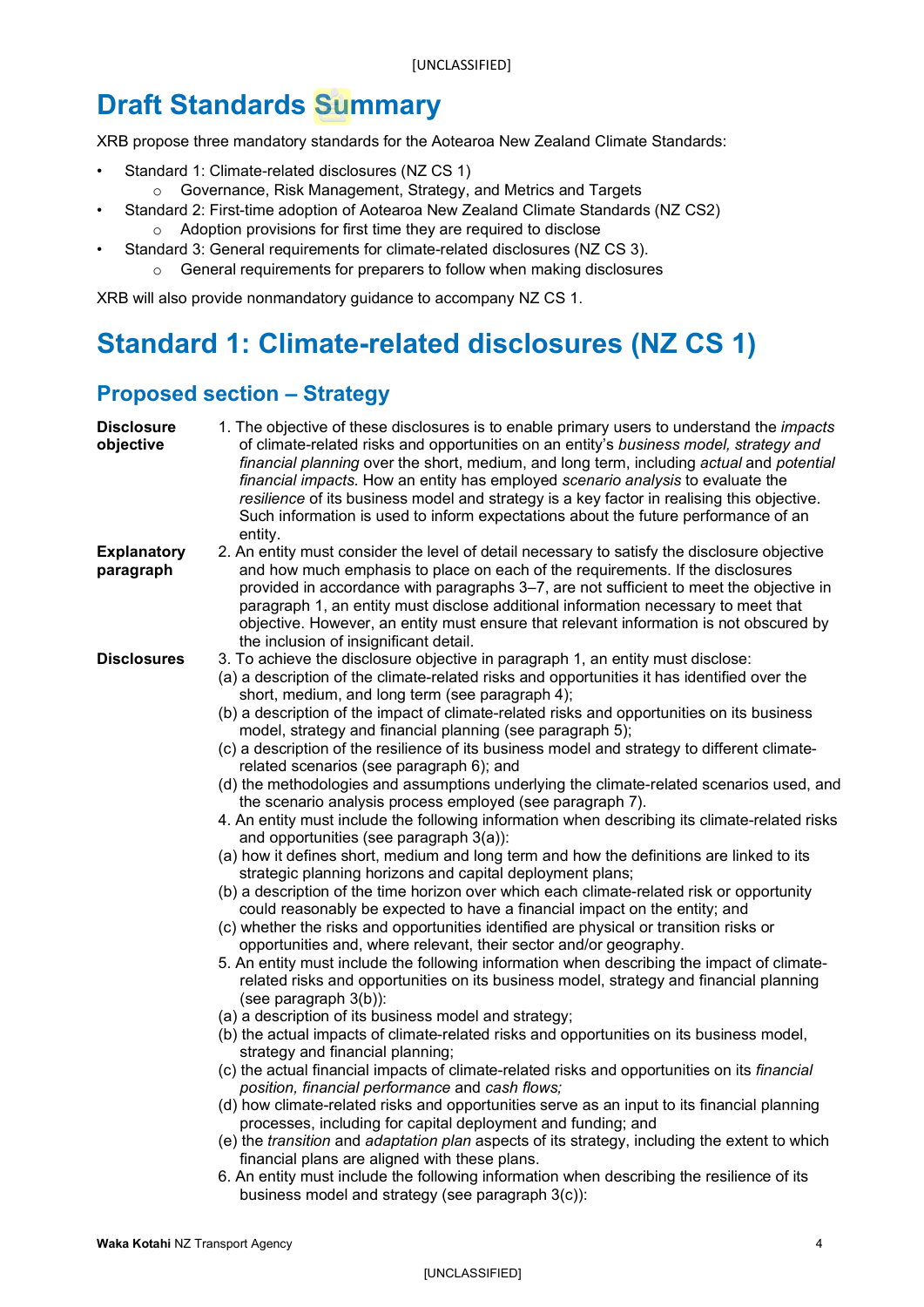- (a) the potential impacts of climate-related risks and opportunities on its business model and strategy;
- (b) how its business model and strategy might change to address such risks and opportunities;
- (c) the potential financial impacts of climate-related risks and opportunities on its financial position, financial performance and cashflows; and
- (d) a description of the scenario analysis it has undertaken, using a range of climate-related scenarios including, at a minimum, a 1.5°C scenario and a greater than 2°C scenario.

#### **Methodologies and assumptions**

- 7. An entity must disclose the following information when describing the methodologies and assumptions underlying the *climate-related scenarios* used, and the scenario analysis process employed (see paragraph 3(d)):
- (a) the climate-related scenarios it has used, including:
	- (i) a brief description of each scenario narrative;
	- (ii) the time horizons considered, including endpoints and whether the endpoints are determined by a year or a temperature target;
	- (iii) a description of the various pathways in each scenario and the key assumptions underlying pathway development over time, including the scope of operations covered, policy assumptions, macroeconomic trends, energy pathways, carbon sequestration from afforestation and nature-based solutions and technology assumptions including negative emissions technology;
	- (iv) an explanation of why the entity believes the chosen scenarios are relevant and appropriate to assessing the resilience of the entity's business model and strategy to climate-related risks and opportunities; and
	- (v) the sources of data used to construct each scenario;
- (b) how the scenario analysis process has been conducted, including:
	- (i) whether scenario analysis is a standalone analysis or integrated within the entity's strategy processes;
	- (ii) the governance process used to oversee and manage the scenario analysis process, including the role of the board and management;
	- (iii) if modelling has been undertaken, a clear description of what modelling was undertaken and why the model/s were chosen as the appropriate model/s; and (iv) which external partners and stakeholders are involved.

### <span id="page-4-0"></span>**Proposed defined terms**

| actual                      | The use of the term actual in this context refers to either impacts or financial impacts<br>that have already occurred.                                                                                                                                                                                                                                                                                                                                                                                                                                                                                                                                |
|-----------------------------|--------------------------------------------------------------------------------------------------------------------------------------------------------------------------------------------------------------------------------------------------------------------------------------------------------------------------------------------------------------------------------------------------------------------------------------------------------------------------------------------------------------------------------------------------------------------------------------------------------------------------------------------------------|
| adaptation plan             | An aspect of an entity's overall strategy that lays out how an entity aims to minimise<br>risks and capture opportunities associated with physical climate changes.                                                                                                                                                                                                                                                                                                                                                                                                                                                                                    |
| business model              | An entity's system of transforming inputs through its business activities (including<br>operations) into outputs and outcomes that aims to fulfil the entity's strategic purposes<br>and create value over the short, medium, and long term.                                                                                                                                                                                                                                                                                                                                                                                                           |
| cash flows                  | An entity's actual cash flows as reflected in its statement of cash flows or potential cash<br>flows under different climate-related scenarios.                                                                                                                                                                                                                                                                                                                                                                                                                                                                                                        |
| climate-related<br>scenario | A plausible, challenging description of how the future may develop based on a coherent<br>and internally consistent set of assumptions about key driving forces and relationships<br>covering both physical and transition risks in an integrated manner. Note that climate-<br>related scenarios are not intended to be probabilistic or predictive, or to identify the<br>'most likely' outcome(s) of climate change.                                                                                                                                                                                                                                |
| financial<br>impacts        | The translation of impacts into actual or potential impacts on financial position and/or<br>financial performance and cash flows.                                                                                                                                                                                                                                                                                                                                                                                                                                                                                                                      |
| financial<br>performance    | An entity's actual income and expenses as reflected in its statement of financial<br>performance or potential income and expenses under different climate-related<br>scenarios.                                                                                                                                                                                                                                                                                                                                                                                                                                                                        |
| financial<br>planning       | An entity's consideration of how it will achieve and fund its objectives and strategic<br>goals. The process of financial planning allows entities to assess future financial<br>positions and determine how resources can be utilised in pursuit of short- and long-term<br>objectives. As part of financial planning, entities often create "financial plans" that outline<br>the specific actions, assets, and resources (including capital) necessary to achieve<br>these objectives over a 1-to-5-year period. However, financial planning is broader than<br>the development of a financial plan as it includes long-term capital deployment and |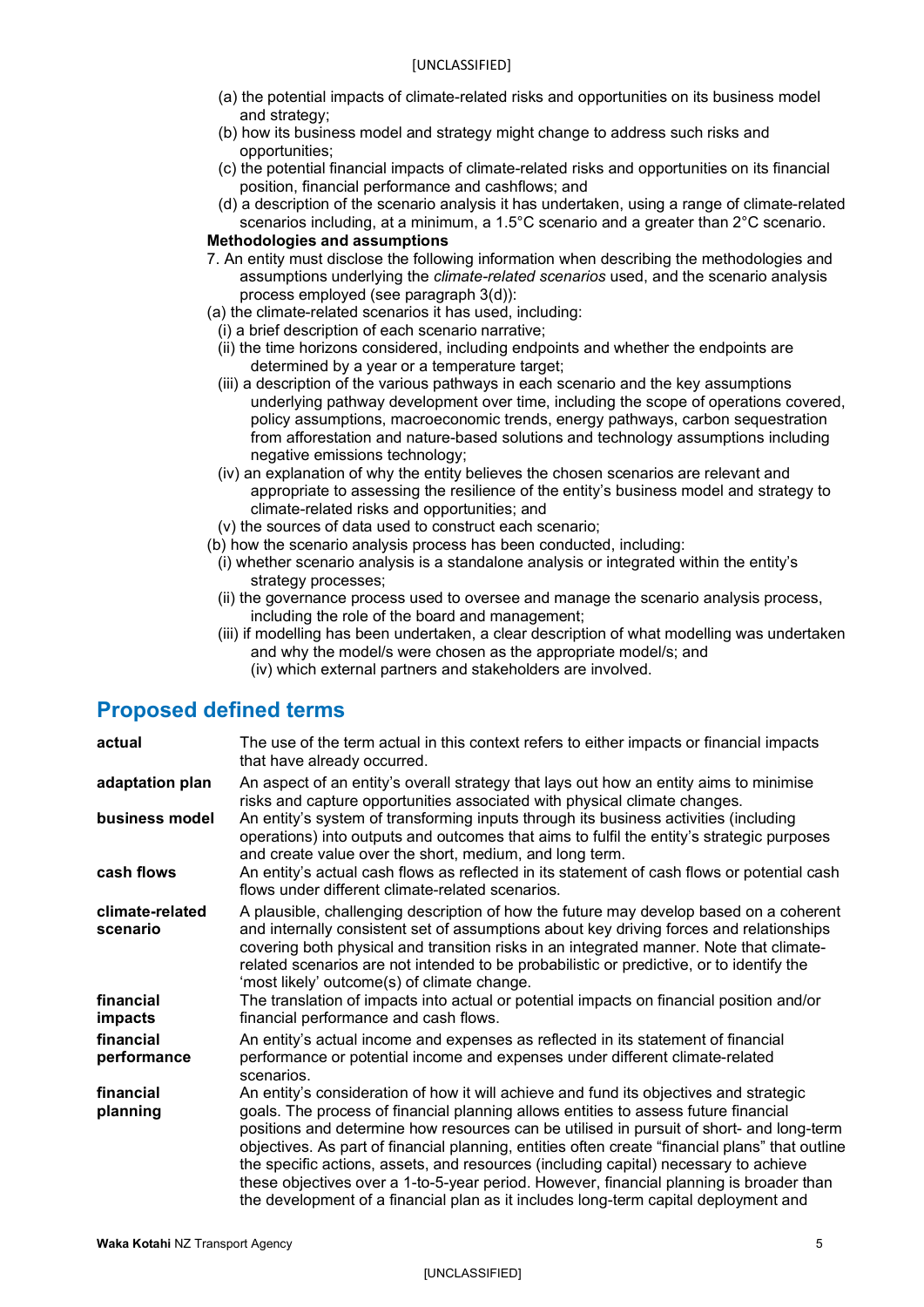#### [UNCLASSIFIED]

|                       | other considerations that may extend beyond the typical 3-to-5- year financial plan (e.g.,<br>investment, research and development, manufacturing, and markets).                                                                                                                                                                                                                                                                                                        |
|-----------------------|-------------------------------------------------------------------------------------------------------------------------------------------------------------------------------------------------------------------------------------------------------------------------------------------------------------------------------------------------------------------------------------------------------------------------------------------------------------------------|
| financial<br>position | An entity's actual assets, liabilities, and equity as reflected in its statement of financial<br>position or potential assets, liabilities, and equity under different climate-related<br>scenarios.                                                                                                                                                                                                                                                                    |
| impacts               | The effects of climate-related risks and opportunities materialising on the entity, which<br>will in turn depend on the impacts of climate change on the broader socioeconomic and<br>ecological systems the entity operates within. These impacts are driven by the specific<br>climate-related risks and opportunities to which the entity is exposed, and its strategic<br>and risk management decisions on seizing those opportunities and managing those<br>risks. |
| potential             | The use of the term potential in this context refers to impacts or financial impacts that<br>may plausibly occur in the future.                                                                                                                                                                                                                                                                                                                                         |
| resilience (in the    | The characteristic of an entity's strategy that allows it to adapt to climate-related                                                                                                                                                                                                                                                                                                                                                                                   |
| context of an         | changes materially affecting it, while maintaining operations and profitability and                                                                                                                                                                                                                                                                                                                                                                                     |
| entity's              | safeguarding people, assets, and overall reputation. Strategy resilience has two main                                                                                                                                                                                                                                                                                                                                                                                   |
| strategy)             | pillars: vulnerability and preparedness. Vulnerability incorporates the elements of<br>exposure, sensitivity, and adaptive capacity. Preparedness incorporates the elements of<br>strategic planning and adaptive capacity. Strategic planning is primarily a<br>forward-looking exercise. Assessment of adaptive capacity involves both present and<br>forward-looking aspects.                                                                                        |
| scenario<br>analysis  | A process for systematically exploring the effects of a range of plausible future events<br>under conditions of uncertainty. In the case of climate change, climate-related scenarios<br>allow an entity to explore and develop an understanding of how physical and transition<br>risks and opportunities may impact its business model and strategy over time.                                                                                                        |
| strategy              | An entity's desired future state. An entity's strategy establishes a foundation against<br>which it can monitor and measure its progress in reaching that desired state. Strategy<br>formulation generally involves establishing the purpose and scope of the entity's<br>activities and the nature of its businesses, taking into account the risks and opportunities<br>it faces and the environment in which it operates.                                            |
| transition plan       | An aspect of an entity's overall strategy that lays out a set of targets and actions<br>supporting its transition toward a low-emissions economy, including actions such as<br>reducing its GHG emissions.                                                                                                                                                                                                                                                              |

### <span id="page-5-0"></span>**Questions to consider**

1. Do you think the proposed Strategy section of NZ CS 1 meets primary user needs?

a) Do you think that the information in this section of the standard will provide information that is useful to primary users for decision making? If not, please explain why not and identify any alternative proposals.

b) Do you consider that this section of the standard is clear and unambiguous in terms of the information to be disclosed? If not, how could clarity be improved?

c) Do you consider that this section of the standard is adequately comprehensive and achieves the right balance between prescriptiveness and principles-based disclosures? If not, what should be removed or added to achieve a better balance?

- 2. Do you agree that a standalone disclosure describing the entity's business model and strategy is necessary? Why or why not?
- 3. Do you agree that we should not prescribe which global mean temperature increase scenario(s) should be used to explore higher physical risk scenarios (such as 2.7°C and/or 3.3°C or by using Representative Concentration Pathways (RCP) such as RCP4.5 or 6), but rather leave this more open by requiring a 'greater than 2°C scenario'? Why or why not?
- 4. We do not require transition plans to be tied to any particular target such as net zero and/or 1.5°C, but that entities will be free to disclose this if they have done so. Do you agree? Why or why not?
- 5. Do you have any views on the defined terms as they are currently proposed?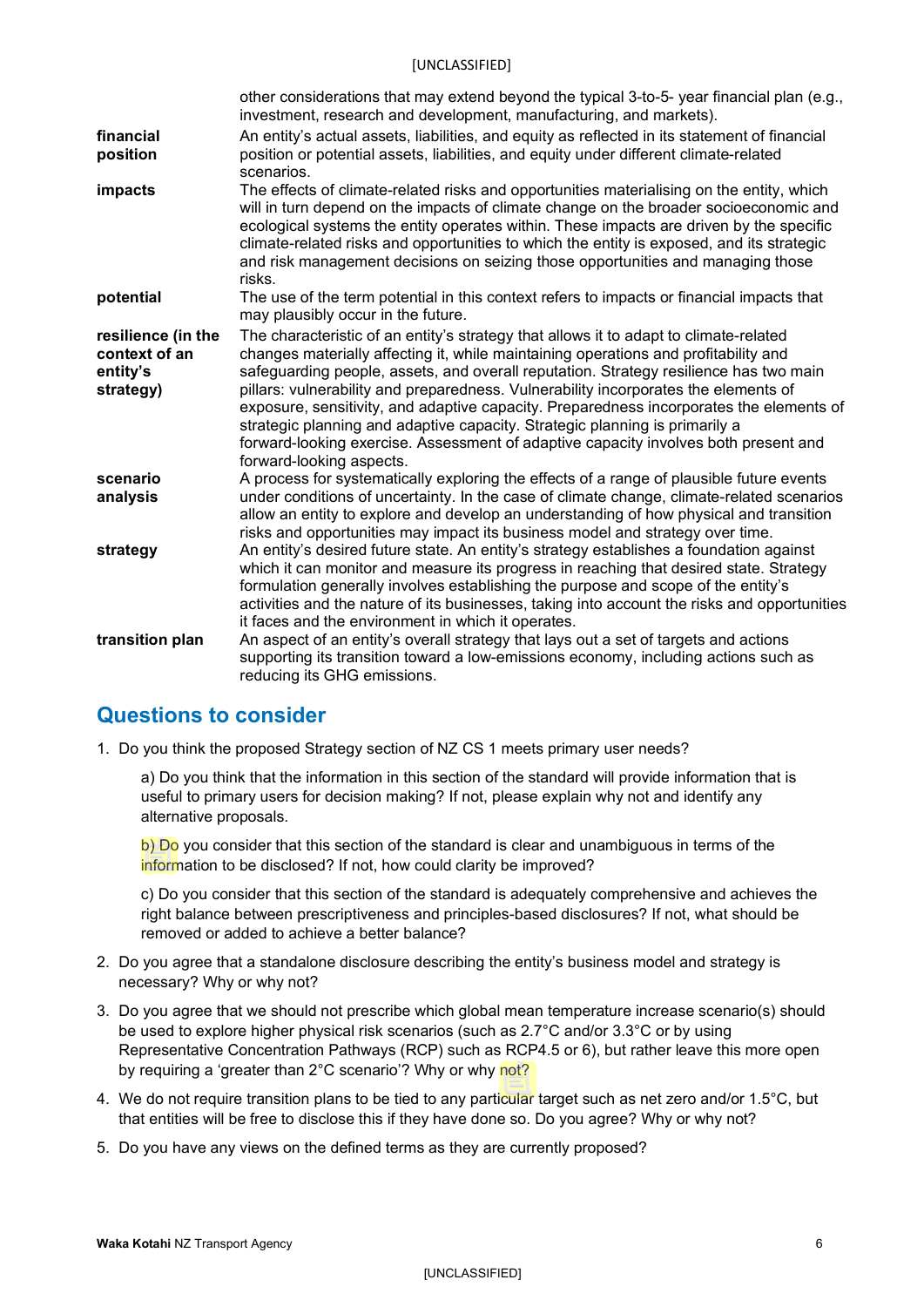# <span id="page-6-0"></span>**Proposed section – Metrics and Targets**

| <b>Disclosure</b><br>objective  | 1. The objective of these disclosures is to enable primary users to understand how an entity<br>measures and manages its climate-related risks and opportunities. Such information<br>supports primary user's evaluations of the entity's potential risk-adjusted returns, ability<br>to meet financial obligations, general exposure to climate-related risks and opportunities,<br>and progress in managing or adapting to those risks and opportunities. They also<br>provide a basis upon which primary users can compare entities within a sector or<br>industry.                                                                                                                                                                                                                                                      |
|---------------------------------|-----------------------------------------------------------------------------------------------------------------------------------------------------------------------------------------------------------------------------------------------------------------------------------------------------------------------------------------------------------------------------------------------------------------------------------------------------------------------------------------------------------------------------------------------------------------------------------------------------------------------------------------------------------------------------------------------------------------------------------------------------------------------------------------------------------------------------|
| <b>Explanatory</b><br>paragraph | 2. An entity must consider the level of detail necessary to satisfy the disclosure objective<br>and how much emphasis to place on each of the requirements. If the disclosures<br>provided in accordance with paragraphs 3–12, are not enough to meet the objective in<br>paragraph 1, an entity must disclose additional information necessary to meet that<br>objective. However, an entity must ensure that relevant information is not obscured by<br>the inclusion of insignificant detail.                                                                                                                                                                                                                                                                                                                            |
| <b>Disclosures</b>              | 3. To achieve the disclosure objective in paragraph 1, an entity must disclose:<br>(a) the metrics used to measure and manage climate-related risks and opportunities in line<br>with its strategy and risk management processes (see paragraphs 4, 5 and 6);<br>(b) the targets used to manage climate-related risks and opportunities and performance<br>against targets (see paragraph 7); and<br>(c) the methodologies and assumptions used to calculate its metrics and targets<br>(see paragraphs 11 and 12).<br><b>Cross-industry metrics</b><br>4. An entity must disclose cross-industry metrics consistent with the climate-related metric<br>categories below (see paragraph 3(a)):                                                                                                                              |
|                                 | (a) greenhouse gas (GHG) emissions: gross scope 1, scope 2, scope 3 (value chain)<br>emissions in metric tonnes of CO2e (see paragraphs 8, 9 and 10)<br>(b) GHG emissions intensity;                                                                                                                                                                                                                                                                                                                                                                                                                                                                                                                                                                                                                                        |
|                                 | (c) transition risks: amount or percentage of assets or business activities vulnerable to<br>transition risks;<br>(d) physical risks: amount or percentage of assets or business activities vulnerable to                                                                                                                                                                                                                                                                                                                                                                                                                                                                                                                                                                                                                   |
|                                 | physical risks;<br>(e) climate-related opportunities: proportion of revenue, assets, or other business activities<br>aligned with climate-related opportunities, expressed as an amount or percentage;<br>(f) capital deployment: amount, in reporting currency, of capital expenditure, financing, or<br>investment deployed toward climate-related risks and opportunities;<br>(g) internal emissions price: price on each tonne of greenhouse gas emissions used<br>internally by an entity, expressed in reporting currency per metric tonne of CO2e; and<br>(h) remuneration: proportion of management remuneration linked to climate-related risks<br>and opportunities in the current period (see Governance paragraph 4 (c)), expressed as<br>a percentage, weighting, description or amount in reporting currency. |
|                                 | <b>Industry-specific metrics</b><br>5. An entity must disclose the industry-specific metrics it uses to measure and manage its<br>climate-related risks and opportunities.                                                                                                                                                                                                                                                                                                                                                                                                                                                                                                                                                                                                                                                  |
|                                 | <b>Entity-specific metrics</b><br>6. An entity must include any other key performance indicators used to measure and<br>manage climate-related risks and opportunities.                                                                                                                                                                                                                                                                                                                                                                                                                                                                                                                                                                                                                                                     |
|                                 | <b>Targets</b><br>7. An entity must include the following information when describing the targets used to<br>manage climate-related risks and opportunities and performance against targets (see<br>paragraph 3(b)):<br>(a) whether the target is absolute or intensity based;<br>(b) whether the target is science-based, and if so, whether it has been validated by a third<br>party;<br>(c) the time frame over which the target applies;<br>(d) the associated interim targets;                                                                                                                                                                                                                                                                                                                                        |
|                                 | (e) the base year from which progress is measured; and<br>(f) a description of performance against targets.                                                                                                                                                                                                                                                                                                                                                                                                                                                                                                                                                                                                                                                                                                                 |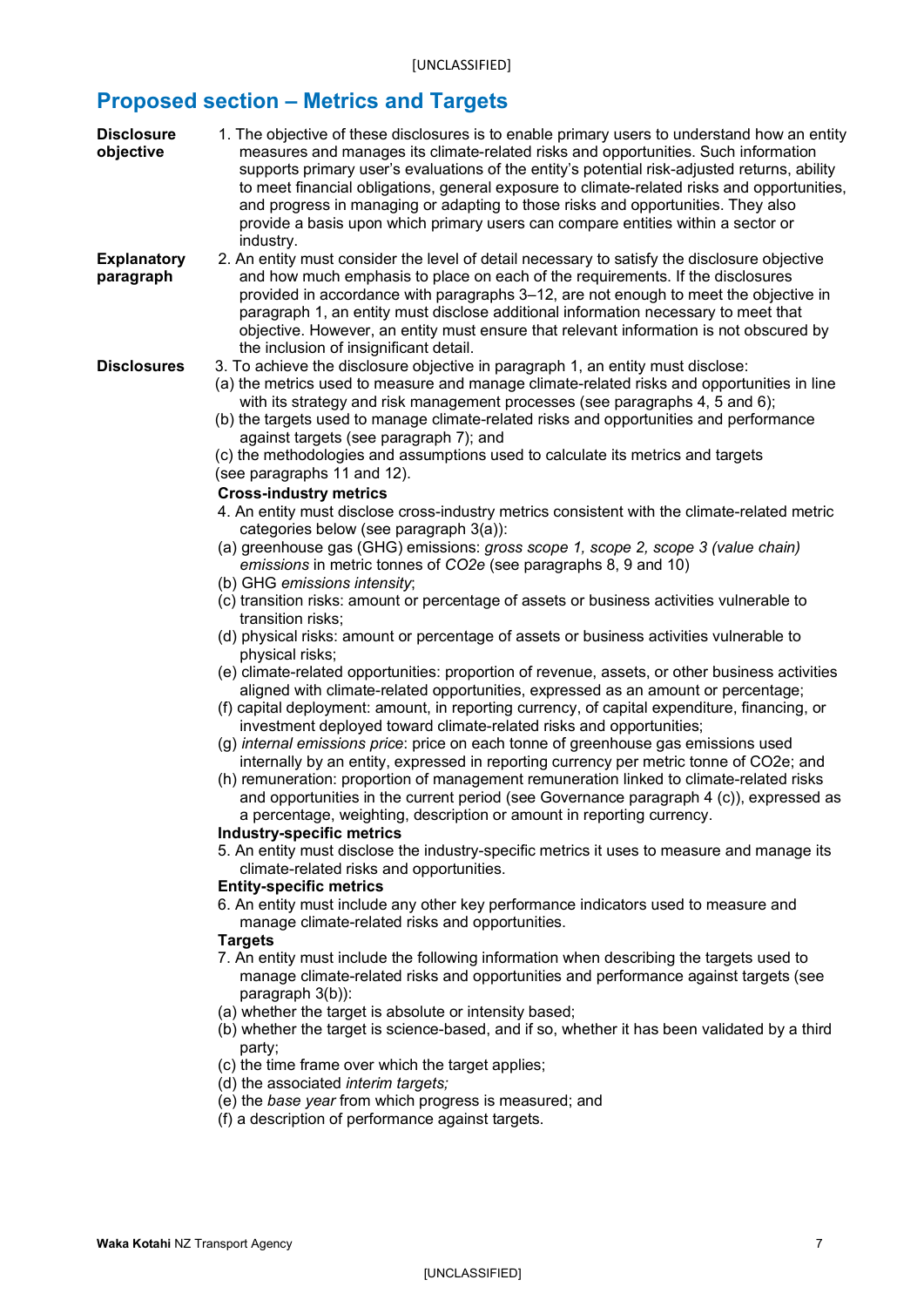#### **GHG emissions**

8. An entity must disclose the following in relation to its GHG emissions:

- (a) the cross-industry GHG emissions metric set out in paragraph 4 (a);
- (b) a statement that the GHG emissions have been extracted from its GHG emissions report (see paragraph 9);
- (c) a statement describing the standards, protocols, and methodologies that the entity's GHG emissions report has been prepared in accordance with;
- (d) the *consolidation* approach for emissions: whether equity share, financial control, or operational control;
- (e) the source of *emission factors* and the *global warming potential* (GWP) rates used or a reference to the GWP source;
- (f) a summary of specific exclusions of sources, facilities and/or operations.
- 9. An entity must prepare a GHG emissions report to support its disclosures of GHG emissions at paragraphs  $4(a)$  and  $8(b) - (f)$ . The GHG emissions report must be linked or cross-referenced in its disclosures.
- 10. An entity's GHG emissions disclosures must be drawn from and consistent with information presented in its GHG emissions report for the relevant periods. Where information in the GHG emissions report has subsequently been restated, the information in the climate statement shall be drawn from, and be consistent with, that restated information.

#### **Methodologies and assumptions**

- 11. An entity must provide a description of the methodologies and assumptions used to calculate or estimate climate-related metrics and targets where they are not apparent including the significant assumptions made and the limitations of those methods.
- 12. An entity must identify metrics it has disclosed that have significant estimation uncertainty, disclosing the sources and nature of the estimation uncertainties and the factors affecting the uncertainties.

### <span id="page-7-0"></span>**Proposed defined terms**

| base year                         | An historic datum (a specific year or an average over multiple years) against which an<br>entity's emissions are tracked over time.                                                                                                                                                                                                                                                                                                                                                                                                                                                                                                                                                                                                                                                       |
|-----------------------------------|-------------------------------------------------------------------------------------------------------------------------------------------------------------------------------------------------------------------------------------------------------------------------------------------------------------------------------------------------------------------------------------------------------------------------------------------------------------------------------------------------------------------------------------------------------------------------------------------------------------------------------------------------------------------------------------------------------------------------------------------------------------------------------------------|
| CO <sub>2e</sub><br>consolidation | Carbon dioxide equivalent. The universal unit of measurement to indicate the global<br>warming potential of each of the seven greenhouse gases, expressed in terms of the<br>global warming potential of one unit of carbon dioxide for 100 years. It is used to<br>evaluate releasing (or avoiding releasing) any greenhouse gas against a common basis.<br>Combination of GHG emissions data from separate operations that form part of one                                                                                                                                                                                                                                                                                                                                             |
|                                   | company or group of companies.                                                                                                                                                                                                                                                                                                                                                                                                                                                                                                                                                                                                                                                                                                                                                            |
| emissions<br>emission factor      | The release of greenhouse gases into the atmosphere.<br>A factor allowing GHG emissions to be estimated from a unit of available activity data<br>(for example, tonnes of fuel consumed, tonnes of product produced) and absolute GHG<br>emissions.                                                                                                                                                                                                                                                                                                                                                                                                                                                                                                                                       |
| emissions<br>intensity            | Intensity ratios express GHG impact per unit of physical activity or unit of economic<br>output. A physical intensity ratio is suitable when aggregating or comparing across<br>businesses that have similar products. An economic intensity ratio is suitable when<br>aggregating or comparing across businesses that produce different products. A declining<br>intensity ratio reflects a positive performance improvement. Many companies historically<br>tracked environmental performance with intensity ratios. Intensity ratios are often called<br>'normalised' environmental impact data.<br>Examples of intensity ratios include product emission intensity (for example, tonnes of<br>CO2 emissions per electricity generated); service intensity (for example, GHG emissions |
| <b>GHG emissions</b><br>report    | per function or per service); and sales intensity (for example, emissions per sales).<br>The report from which GHG disclosure data is extracted for the climate statement. This<br>contains all the details required by the recognised standards or methodologies (basis of                                                                                                                                                                                                                                                                                                                                                                                                                                                                                                               |
|                                   | preparation) used to calculate emissions.                                                                                                                                                                                                                                                                                                                                                                                                                                                                                                                                                                                                                                                                                                                                                 |
| global warming<br>potential (GWP) | A factor describing the radiative forcing impact (degree of harm to the atmosphere) of<br>one unit of a given GHG relative to one unit of carbon dioxide (CO2).                                                                                                                                                                                                                                                                                                                                                                                                                                                                                                                                                                                                                           |
| greenhouse<br>gases (GHG)         | The seven greenhouse gases listed in the Kyoto Protocol: carbon dioxide (CO2);<br>methane (CH4); nitrous oxide (N2O); hydrofluorocarbons (HFCs); nitrogen trifluoride<br>(NF3); perfluorocarbons (PFCs); and sulphur hexafluoride (SF6).                                                                                                                                                                                                                                                                                                                                                                                                                                                                                                                                                  |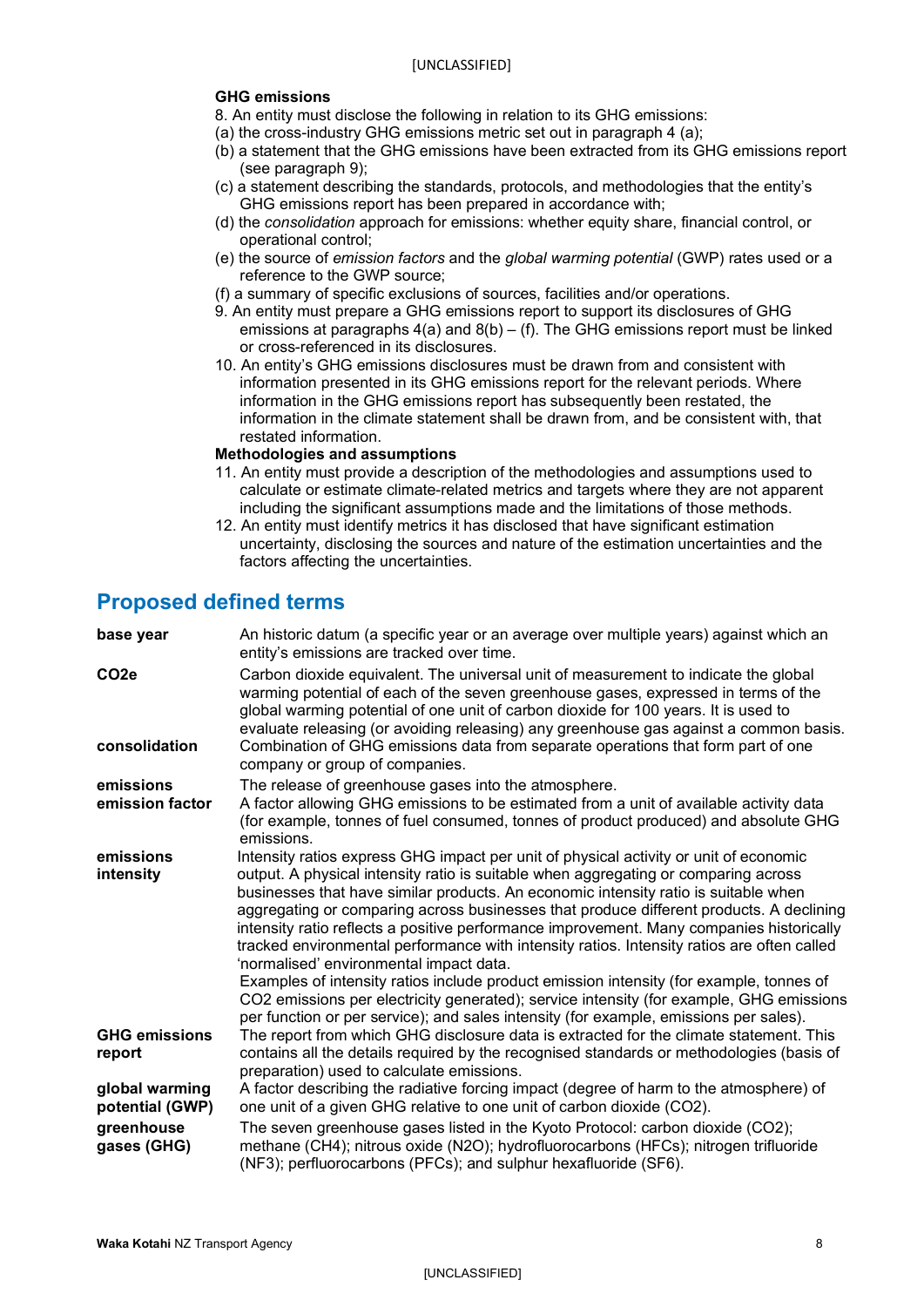| gross emissions             | The total of emissions excluding any purchase, sale or transfer of GHG emission offsets<br>or allowances. Gross scope 2 emissions must be calculated using the location-based<br>methodology. Removals should be reported separately.                                                                                                                                                                                                                                                                                                                                                               |
|-----------------------------|-----------------------------------------------------------------------------------------------------------------------------------------------------------------------------------------------------------------------------------------------------------------------------------------------------------------------------------------------------------------------------------------------------------------------------------------------------------------------------------------------------------------------------------------------------------------------------------------------------|
| interim target              | Refers to a short-term milestone between the organization's medium- or long-term target<br>and current period.                                                                                                                                                                                                                                                                                                                                                                                                                                                                                      |
| internal<br>emissions price | A monetary value on GHG emissions an entity uses internally to guide its decision-<br>making process in relation to climate change impacts, risks and opportunities.                                                                                                                                                                                                                                                                                                                                                                                                                                |
| metric                      | A metric is a quantity indicative of the level of historical, current, and forward-looking<br>climate related risks and opportunities for a given entity.<br>These indicators are used to track climate-related risks and opportunities and can also<br>be used to measure progress against climate-related targets over the duration of the<br>period for which a target is set.                                                                                                                                                                                                                   |
| scope 1                     | All direct GHG emissions.                                                                                                                                                                                                                                                                                                                                                                                                                                                                                                                                                                           |
| scope 2                     | Indirect GHG emissions from consumption of purchased electricity, heat, or steam.                                                                                                                                                                                                                                                                                                                                                                                                                                                                                                                   |
| scope 3                     | Other indirect emissions not covered in scope 2 that occur in the value chain of the<br>reporting entity, including both upstream and downstream emissions.<br>Scope 3 categories are: purchased goods and services; capital goods; fuel- and energy-<br>related activities; upstream transportation and distribution; waste generated in<br>operations; business travel; employee commuting; upstream leased assets; downstream<br>transportation and distribution; processing of sold products; end-of-life treatment of sold<br>products; downstream leased assets; franchises; and investments. |
| target                      | A target is a specific level, threshold, or quantity of a metric that the entity wishes to<br>meet over a defined time horizon in order to achieve the entity's overall climate-related<br>ambition and strategy.                                                                                                                                                                                                                                                                                                                                                                                   |
| value chain                 | The upstream and downstream life cycle of a product, process, or service, including<br>material sourcing, production, consumption, and disposal/ recycling. Upstream activities<br>include operations that relate to the initial stages of producing a good or service (e.g.,<br>material sourcing, material processing, supplier activities). Downstream activities include<br>operations that relate to processing the materials into a finished product and delivering it<br>to the end user (e.g., transportation, distribution, and consumption).                                              |

### <span id="page-8-0"></span>**Questions to consider**

7. Do you think the proposed Metrics and Targets section of NZ CS 1 meets primary user needs?

(a) Do you think that the information in this section of the standard will provide information that is useful to primary users for decision making? If not, please explain why not and identify any alternative proposals.

(b) Do you consider that this section of the standard is clear and unambiguous in terms of the information to be disclosed? If not, how could clarity be improved?

(c) Do you consider that this section of the standard is adequately comprehensive and achieves the right balance between prescriptiveness and principles-based disclosures? If not, what should be removed or

added to achieve a better balance?

- 8. We have not specified industry-specific metrics. The guidance will direct preparers where to look for industry-specific metrics. Do you believe this is reasonable or do you believe we should include a list of required metrics by industry? If so, do you believe we should use the TCFD recommendations or follow the TRWG prototype?
- 9. We will require disclosure of scope 3 value chain emissions as part of this standard. Are there areas (particularly in your scope 3 value chain) where there are impediments to measuring at present? If so, what are these areas and when do you think it might be possible to measure these areas?
- 10. Paragraphs 8, 9 and 10 contain specific requirements relating to the disclosure of GHG emissions to facilitate the conduct of assurance engagements in line with the requirement of section 461ZH of the Financial Markets Conduct Act. Do you have any observations or concerns about these proposed requirements?
- 11. Do you have any views on the defined terms as they are currently proposed?
- 12. The XRB has proposed not providing first-time adoption provisions for the Metrics and Targets section of NZ CS 1. Do you agree? Why or why not?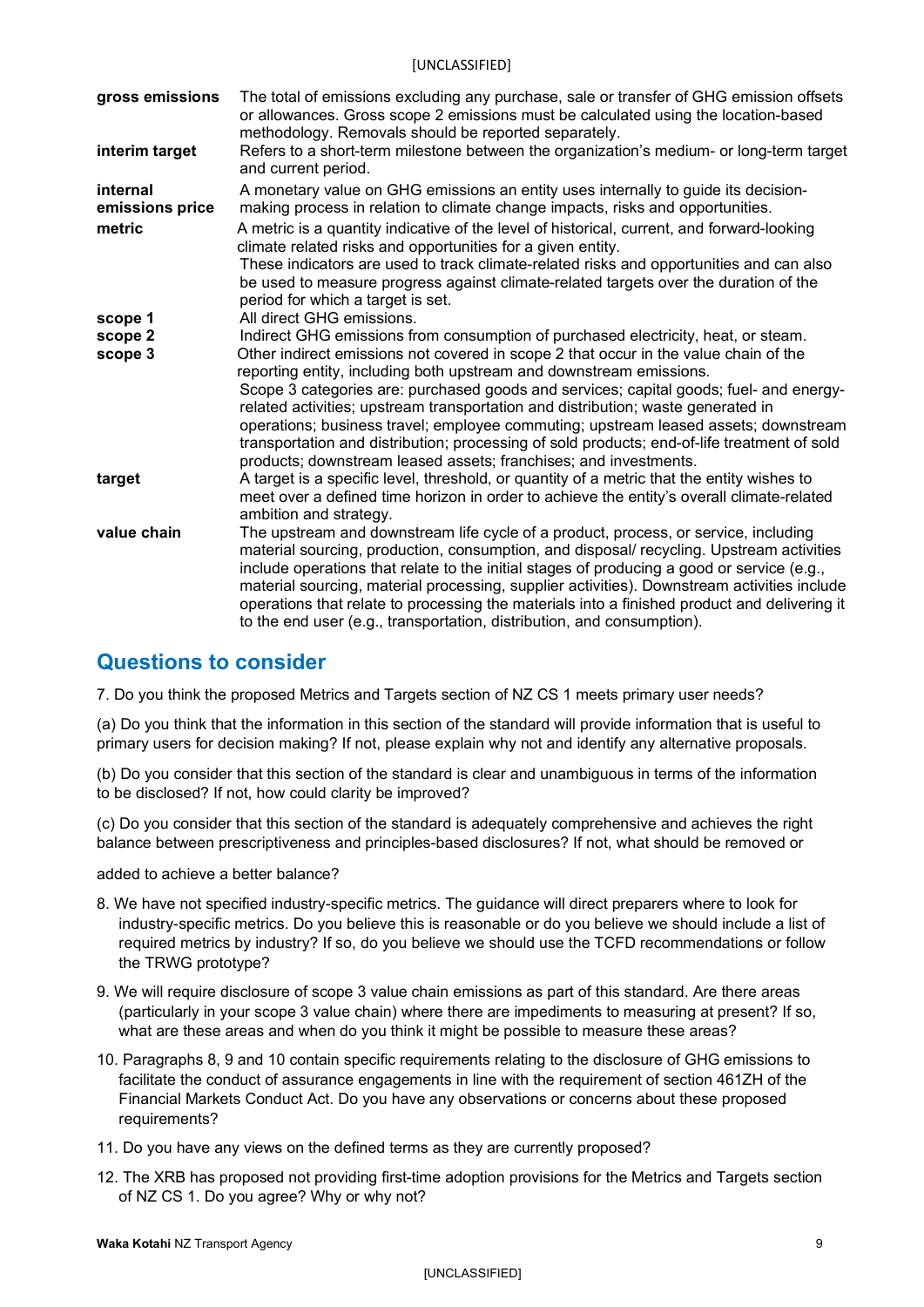# <span id="page-9-0"></span>**Proposed section – Assurance**

**Intended Scope of Assurance:**

| <b>Metrics and</b><br><b>Targets disclosure</b> | <b>Description</b>                                                                                                                                                                                                                                                                                                                                                                                           |
|-------------------------------------------------|--------------------------------------------------------------------------------------------------------------------------------------------------------------------------------------------------------------------------------------------------------------------------------------------------------------------------------------------------------------------------------------------------------------|
| Disclosure 4(a)                                 | Scope 1, 2 and 3 GHG emissions                                                                                                                                                                                                                                                                                                                                                                               |
| Disclosure 8<br>Disclosure 9                    | Additional requirements for the disclosure of GHG emissions under disclosure 4(a)<br>The requirement to prepare a GHG emissions report and provide a link or cross<br>reference (the GHG emissions report is an integral part of the disclosures and will be<br>required to be publicly available)                                                                                                           |
| Disclosure 10                                   | Confirmation that GHG disclosures have been drawn from the GHG emissions report                                                                                                                                                                                                                                                                                                                              |
| <b>Types of Assurance:</b>                      |                                                                                                                                                                                                                                                                                                                                                                                                              |
| Reasonable                                      | This is the highest level of assurance.                                                                                                                                                                                                                                                                                                                                                                      |
| assurance<br><b>Limited assurance</b>           | The conclusion in a reasonable assurance engagement is framed in a positive<br>sense, i.e.: "In our opinion, XYZ's GHG inventory for the year ended 31 December<br>2021 totalling XXt CO2e has been prepared and presented fairly, in all material<br>respects, in accordance with the criteria defined below."<br>This is a lower level of assurance compared to reasonable.                                |
|                                                 | The conclusion in a limited assurance engagement is framed in a negative sense,<br>i.e.: "Based on our limited assurance procedures, nothing came to our attention that<br>caused us to believe that XYZ's GHG inventory for the year ended 31 December<br>2021 totalling XX tCO2e, has not been prepared and presented fairly, in all material<br>respects, in accordance with the criteria defined below". |

## <span id="page-9-1"></span>**Questions to consider**

13. The XRB proposes that the minimum level of assurance for GHG emissions be set at limited assurance. Do you agree?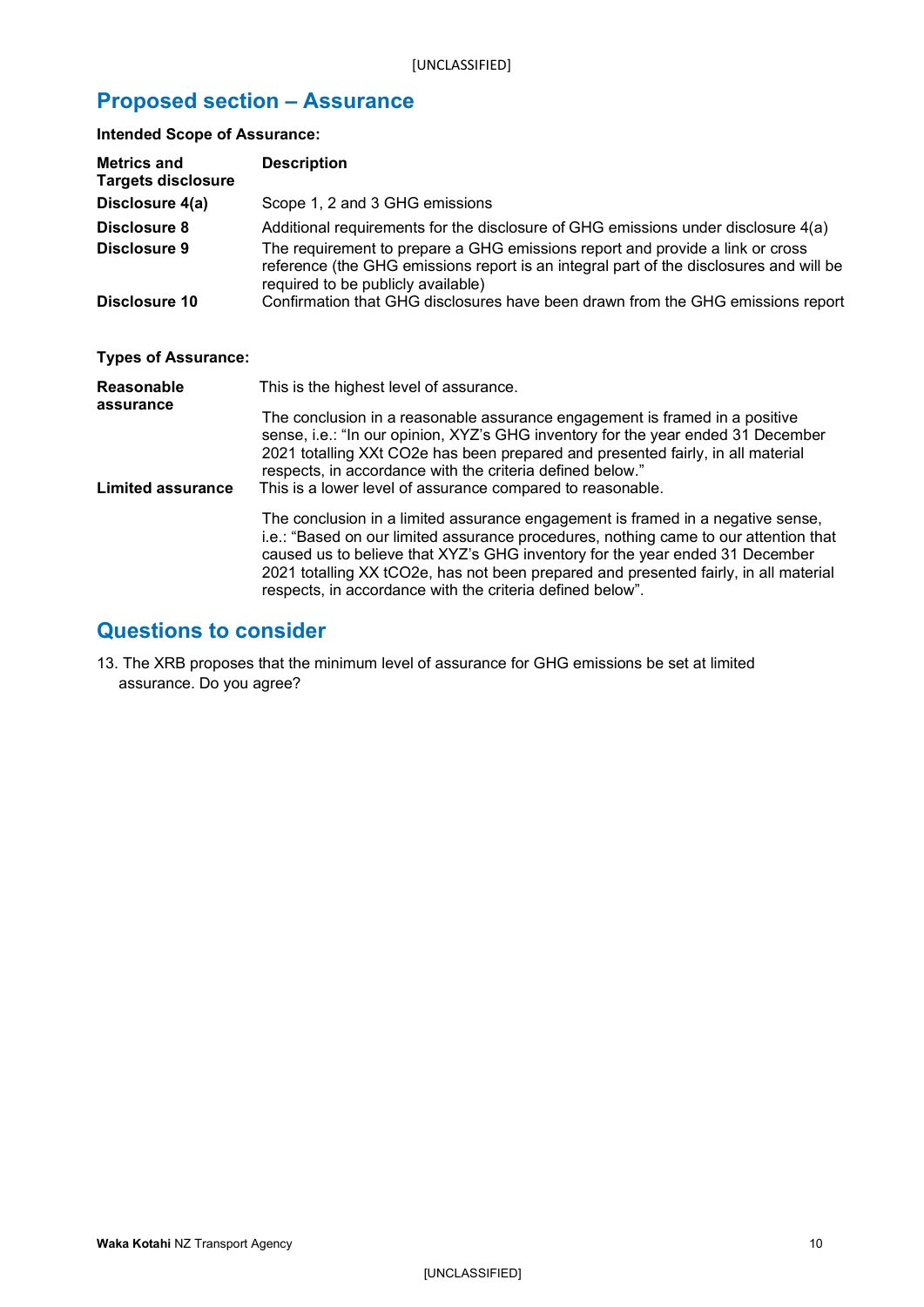# <span id="page-10-0"></span>**Standard 2: First-time adoption of Aotearoa New Zealand Climate Standards (NZ CS2)**

## <span id="page-10-1"></span>**Proposed section – Strategy first-time adoption provisions**

### **Disclosure requirement First-time adoption**

#### **Financial impacts**

Paragraph 4(b): a description of the time horizon over which each climate-related risk or opportunity could reasonably be expected to have a financial impact on the entity. Paragraph 5(c): the actual financial impacts of climaterelated risks and opportunities on its financial position, financial performance and cash flows. Paragraph 6(c): the potential financial impacts of climaterelated risks and opportunities on its financial position, financial performance and cash flows. **Transition plans** 

Paragraph 5(e): the transition and adaptation plan aspects of its strategy, including the extent to which financial plans are aligned with these plans.

#### **Adaptation plans**

Paragraph 5(e): the transition and adaptation plan aspects of its strategy, including the extent to which financial plans are aligned with these plans.

# **provision**

In the first climate statement: no further information required by the standard.

In the first climate statement: disclose qualitative information only in relation to both actual and potential financial impacts. From the second climate statement onwards: disclose quantitative information.

In the first climate statement: disclose progress towards developing a transition plan. From the second climate statement onwards: disclose the transition plan. In the first two climate statements: disclose progress towards developing an adaptation plan. From the third climate statement onwards: disclose the adaptation plan.

#### **Comment**

Starting with qualitative information, then moving to more quantitative information $^{13}$ , reflects the importance of building maturity in the ability to calculate financial impacts to ensure that what is reported is ultimately meaningful and does not lead to the disclosure of potentially misleading and/or inaccurate disclosure. Given the necessary use of a relatively high degree of assumptions and proxies when looking forward over long time horizons, getting more familiar with quantifying financial impacts well will be important. We consider that providing quantitative information will necessitate being specific around the time horizons over which these impacts are expected to affect the entity (noting that these time horizons may be different to the time horizons over which risks and opportunities relate).

This approach reflects the demands of primary users, the urgency of the climate crisis and the need to reduce emissions in line with existing legislative emissions reduction targets at the national level, in the context of the Paris Agreement. Capability building is not a concern in the same way as it is for adaptation planning. This approach reflects the importance of building capability and capacity in relation to understanding physical and transition risks, and decision-making under uncertainty, before entities plan significant adaptive action. It also reflects the relative lack of existing guidance on adaptation plans from the TCFD. We plan to develop supporting guidance on adaptation plans, as referred to below. We also expect further sector-level adaptation plans to be developed over time in New Zealand, so while they may not be familiar to all entities at present, they will be in time.

### <span id="page-10-2"></span>**Questions to consider**

6. The XRB has identified adoption provisions for some of the specific disclosures in NZ CS 1:

a) Do you agree with the proposed first-time adoption provisions? Why or why not?

b) In your view, is first-time adoption relief needed for any of the other disclosure requirements? Please specify the disclosure and provide a reason.

c) If you are requesting further first-time adoption relief, what information would you be able to provide in the interim?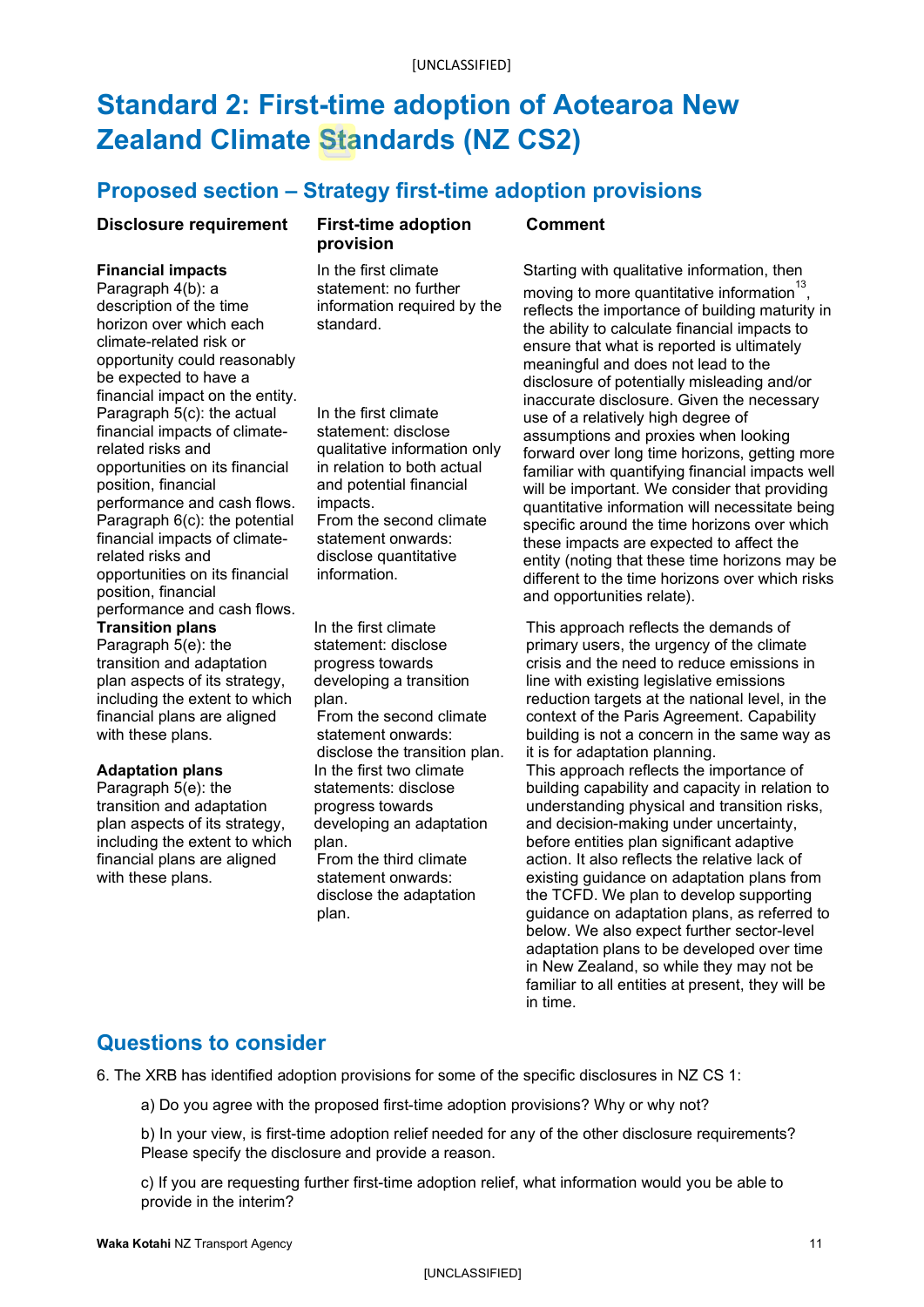# <span id="page-11-0"></span>**Standard 3: General requirements for climate-related disclosures (NZ CS 3).**

### <span id="page-11-1"></span>**Proposed section – General requirements**

| <b>Section</b>                                          | Proposed key content (not an exhaustive list)                                                                                                                                                                                                                              |
|---------------------------------------------------------|----------------------------------------------------------------------------------------------------------------------------------------------------------------------------------------------------------------------------------------------------------------------------|
| <b>Materiality</b>                                      | An entity will be required to disclose all material information about its climate-<br>related risks and opportunities. This section will include a definition of material<br>information and requirements/explanatory paragraphs in relation to materiality<br>judgements. |
| <b>Reporting entity and</b><br>reporting period         | Except as otherwise required by legislation, an entity will be required to<br>present climate-related disclosures for the same reporting entity and reporting<br>period as the financial statements.                                                                       |
| <b>Comparative information</b>                          | This section will include requirements:                                                                                                                                                                                                                                    |
| and consistency of<br>reporting                         | • to report comparative information (for both amounts and narrative and<br>descriptive information); and<br>to report information consistently.<br>$\bullet$                                                                                                               |
| <b>Presentation/cross-</b><br>referencing               | This section will include requirements in relation to presentation, including the<br>ability of an entity to cross-reference to other information.                                                                                                                         |
| <b>Fair presentation</b>                                | Requirements in relation to fair presentation. Fair presentation requires the<br>faithful representation of climate-related risks and opportunities. Entities will be<br>required to disclose information that is relevant, reliable, comparable and<br>understandable.    |
| <b>Reporting framework</b>                              | Statutory basis under which the climate statement has been prepared.                                                                                                                                                                                                       |
| <b>Statement of compliance</b>                          | Requirement to state compliance with Aotearoa New Zealand Climate<br>Standards.                                                                                                                                                                                            |
| Qualitative<br>characteristics of useful<br>information | Relevance, faithful representation (information being complete, neutral and<br>free from error), comparability, verifiability, timeliness and understandability.<br>(See also The TCFD Fundamental Principles for Effective Disclosure).                                   |

# <span id="page-11-2"></span>**Proposed section – Materiality**

- **Requirements** 1. An entity must disclose all *material* information about its climate-related risks and opportunities as required by Aotearoa New Zealand Climate Standards. Information is material if omitting, misstating or obscuring it could reasonably be expected to influence decisions that primary users make on the basis of their assessments of an entity's *enterprise value* across all time horizons, including the long term.
	- 2. Assessing whether information could reasonably be expected to influence decisions made by primary users requires an entity to consider the characteristics of those users while also considering the entity's own circumstances.
	- 3. Materiality is an entity-specific aspect of relevance based on the nature or magnitude, or both, of the items to which the information relates. This [draft] Standard does not specify a uniform quantitative threshold for materiality or predetermine what would be material in a particular situation.
	- 4. The application of the disclosure requirements in Aotearoa New Zealand Climate Standards are presumed to result in material information in most cases. However, if when applying the disclosure requirements to its own specific facts and circumstances, an entity determines that the resulting information is not material, it need not disclose it. If the entity makes such a determination, yet primary users may reasonably expect disclosure, an explanation or alternative item of information may need to be disclosed.
	- 5. An entity must also consider whether to provide additional information not specified by Aotearoa New Zealand Climate Standards if that information is necessary for primary users to understand the impact of climate-related risks and opportunities on an entity's enterprise value across all time horizons, including in the long term.
	- 6. An entity assesses whether information, either individually or in combination with other information, is material in the context of its *climate statement* taken as a whole.
	- 7. An entity must apply judgement to identify the information about climate-related risks and opportunities that is material to an entity's circumstances at each reporting date.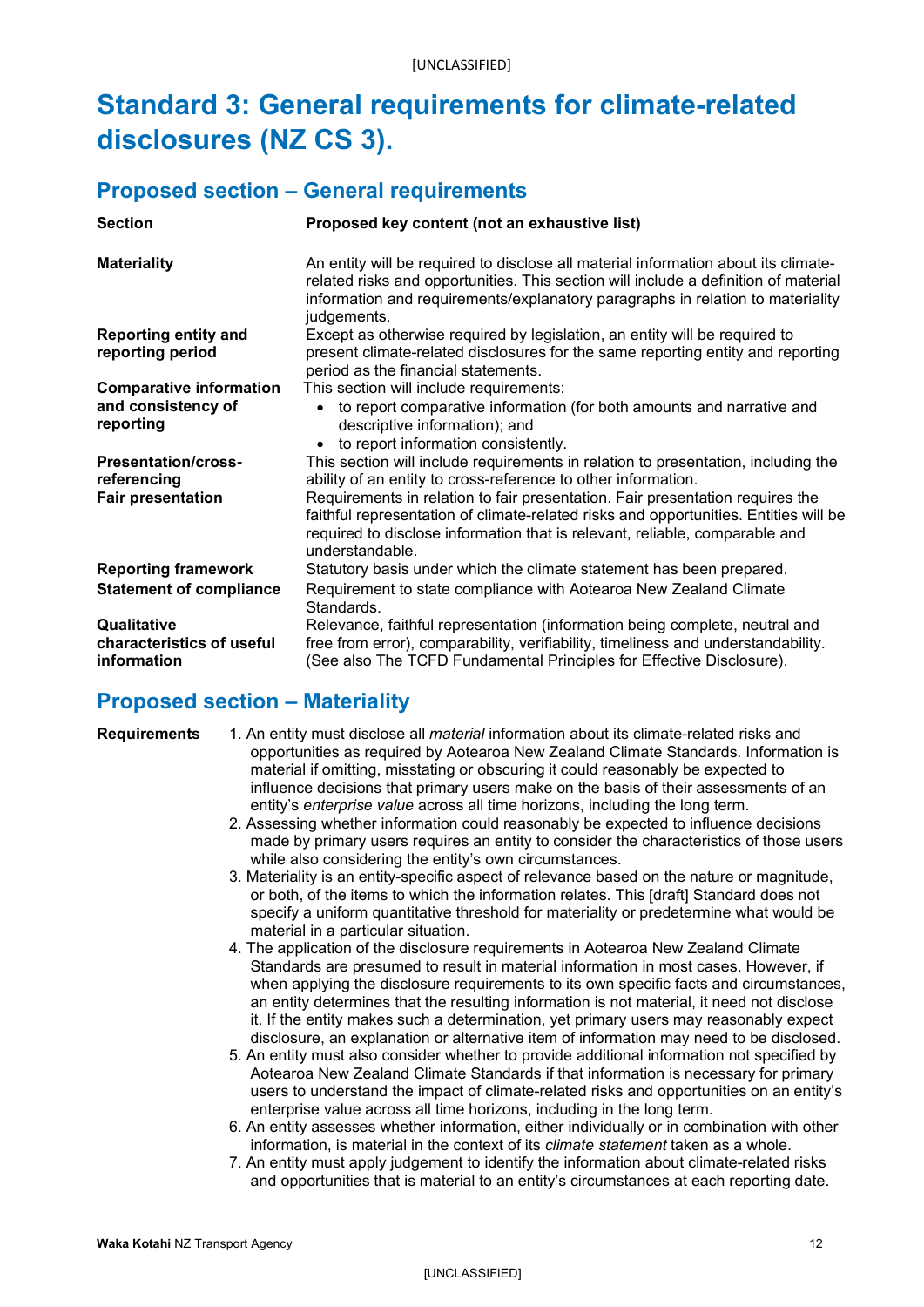#### [UNCLASSIFIED]

Because an entity's circumstances change over time, materiality judgements are reassessed at each reporting date in the light of those changed circumstances.

- 8. The application of judgement in assessing whether information is material involves both quantitative and qualitative considerations. It is recognised that a quantitative assessment is not always possible.
- 9. An entity ordinarily assesses whether information is quantitatively material by considering the size of the impact against measures of the entity's financial position, financial performance and cash flows, as these can impact an assessment of enterprise value. For example, the potential impact of increases in revenue from new products or services from climate-related opportunities or the potential impact of cost increases from new regulatory requirements on an entity's financial performance may be of such a size it could reasonably be expected to influence decisions that primary users make on the basis of that information.
- 10. In some circumstances, an item of information could reasonably be expected to influence primary users' decisions regardless of its size—a quantitative threshold could be material even if it is very small or zero. For example, GHG emissions may be seen as a proxy for an entity's exposure to transition risk, and hence be expected to influence an entity's primary users' decisions regardless of the size of those emissions. Another example is that in some circumstances the lack of processes could be material information (such as, if a board does not have any reporting processes in place to ensure that it is informed about climate-related risks and opportunities).
- 11. An entity must consider the context in which it operates when making materiality judgements. Characteristics of the entity's context include, but are not limited to, the entity's geographical location, its industry sector, or the state of the economy or economies in which the entity operates. Entities operating in the same context might share a number of these qualitative factors. Moreover, these qualitative factors could remain constant over time or could vary. In some circumstances, if an entity is not exposed to a risk to which other entities in its industry are exposed, that fact could reasonably be expected to influence its primary users' decisions; that is, information about the lack of exposure to that particular risk could be material information.
- 12. Material information could include, but is not limited to, information about an entity's impacts on the climate, if those impacts could reasonably be expected to affect the entity's enterprise value. For example, if an entity has a negative impact on climate change, this may negatively impact its enterprise value due to subsequent regulatory action or social pressure.
- 13. Aotearoa New Zealand Climate Standards require some forward-looking information relating to possible future events that have uncertain impacts on the entity's enterprise value. In judging whether information about such possible future events is material, an entity must consider:
- (a) the potential effects of the events on entity's enterprise value, including the long term; and
- (b) the full range of possible outcomes and the likelihood of the possible outcomes within that range.
- 14. When considering possible outcomes, an entity must consider all relevant facts and circumstances, and consider information about low-probability and high-impact outcomes, which when aggregated, could become material. For example, an entity might be exposed to several climate-related risks, each of which could cause the same type of disruption—such as disruptions to the entity's supply chain. Information about an individual source of risk might not be material if disruption from that source is highly unlikely to occur. However, information about the aggregate risk—the risk of supply chain disruption from all sources—might be material.